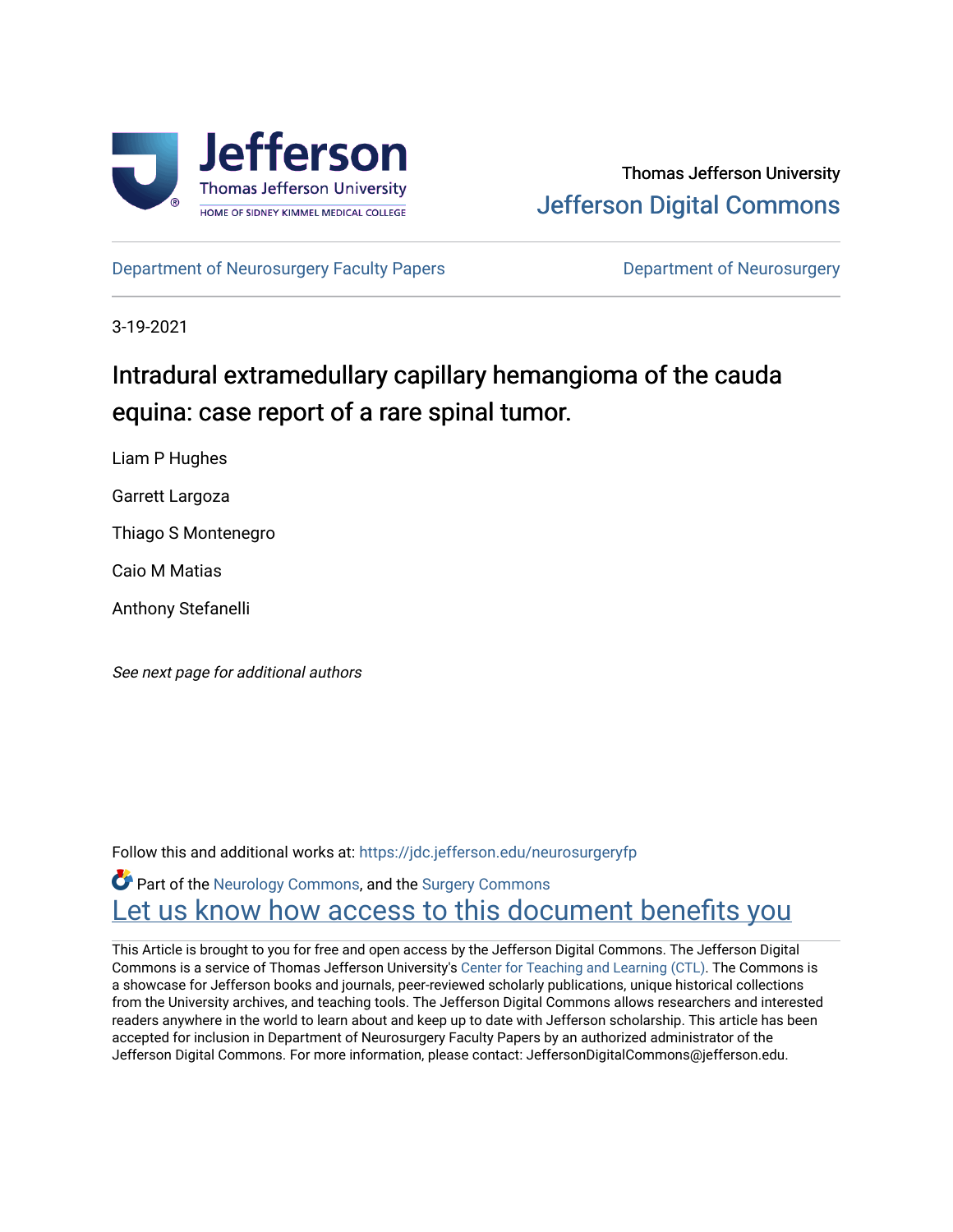## Authors

Liam P Hughes, Garrett Largoza, Thiago S Montenegro, Caio M Matias, Anthony Stefanelli, Mark T Curtis, and James S Harrop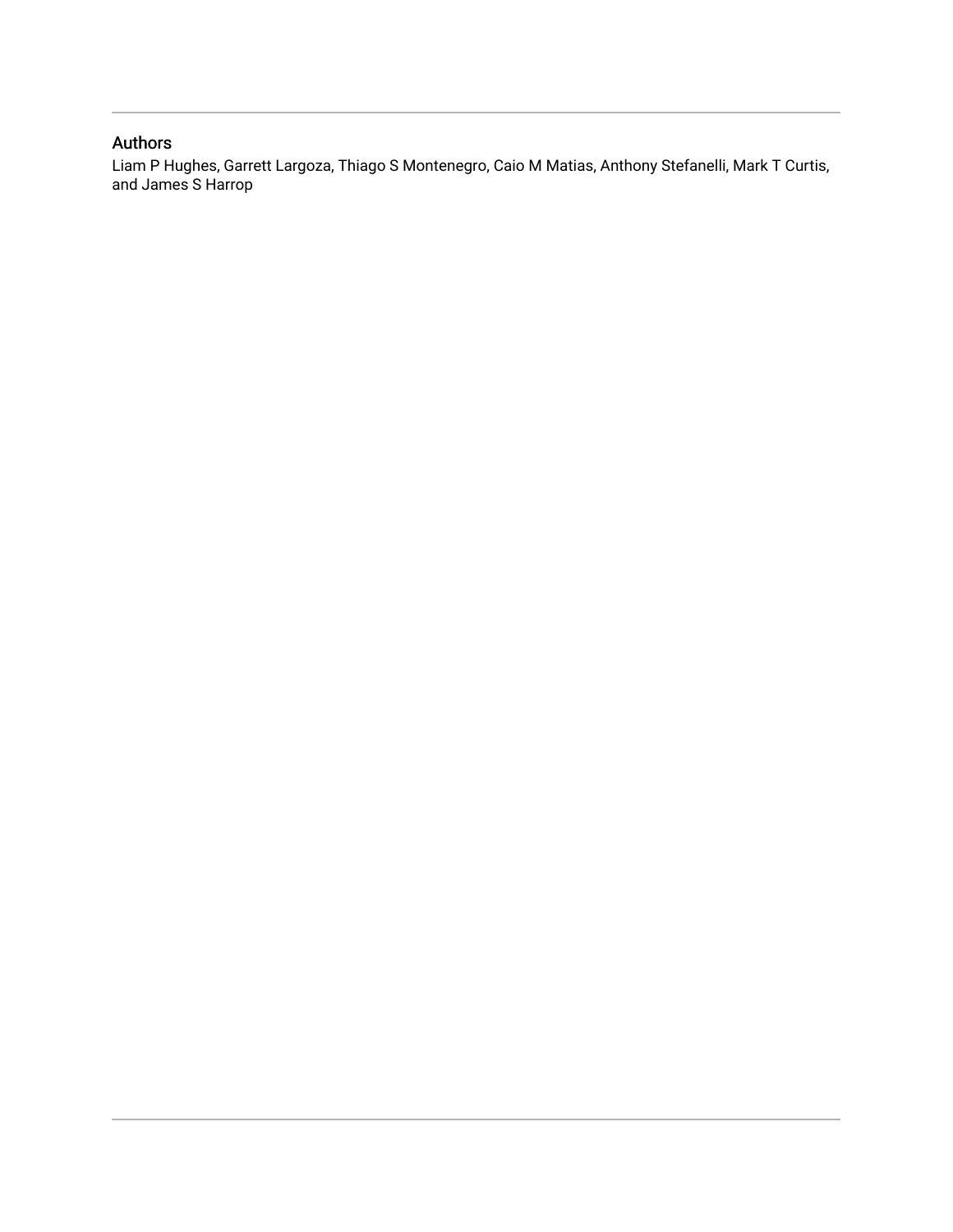# **Intradural Extramedullary Capillary Hemangioma of the Cauda Equina: Case Report of a Rare Spinal Tumor**

Liam P. Hughes  $BA^1$ , Garrett Largoza  $BA^1$ , Thiago S. Montenegro MD<sup>1</sup>, Caio M. Matias MD PhD<sup>1</sup>, Anthony Stefanelli MD<sup>1</sup>, Mark T. Curtis MD PhD<sup>2</sup>, James S. Harrop MD<sup>1</sup>

1. Department of Neurological Surgery, Thomas Jefferson University Hospital, Philadelphia, PA.

2. Department of Pathology, Thomas Jefferson University Hospital, Philadelphia, PA.

Liam.Hughes@students.jefferson.edu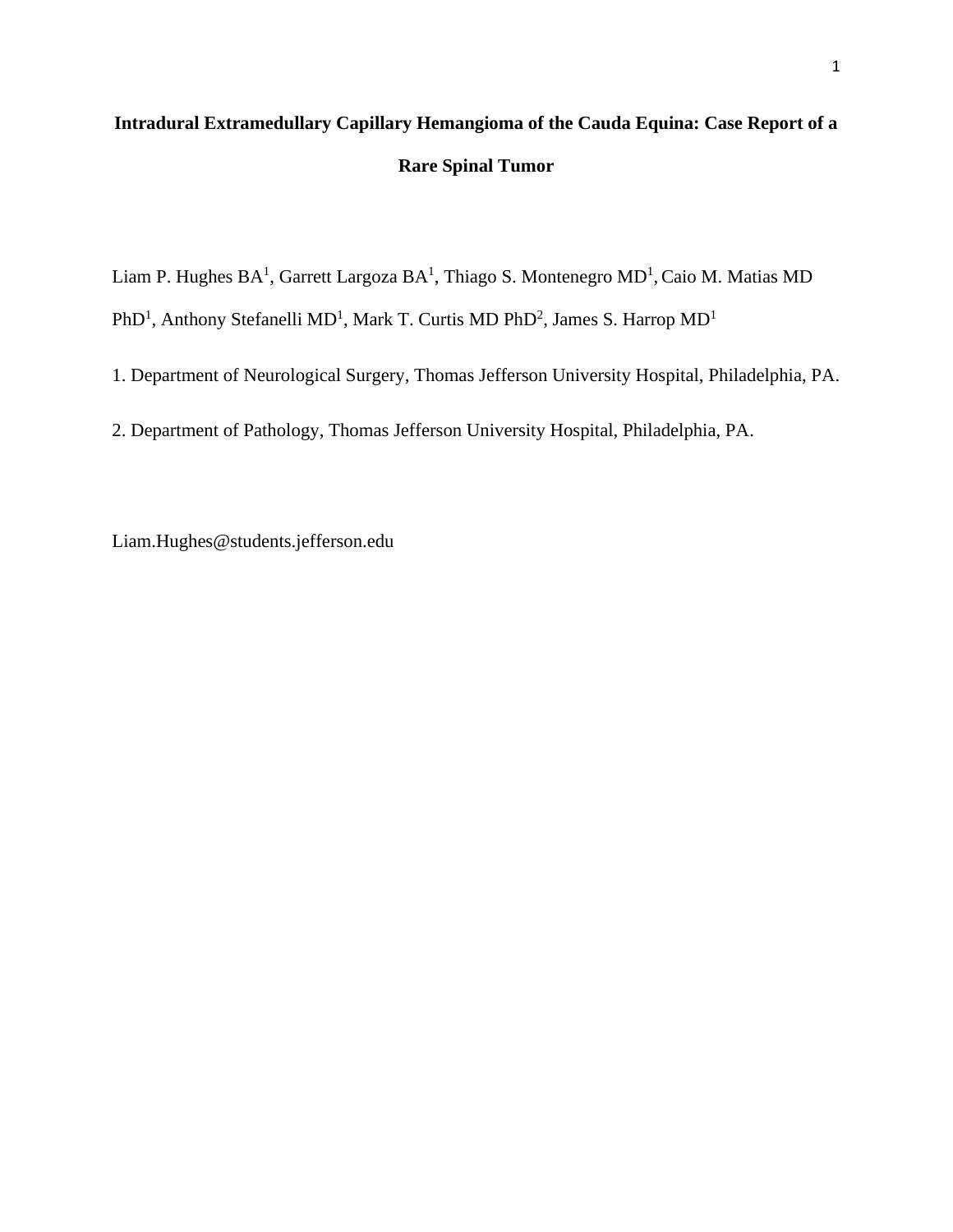#### **Abstract:**

**Introduction:** Intradural extramedullary capillary hemangiomas of the cauda equina are exceedingly rare, with only 20 previous cases reported. In the adult population, these tumors are rare and can arise in the central and peripheral nervous systems from the dura or spinal nerve roots. Intradural capillary hemangiomas of the cauda equina can yield symptoms such as lower extremity weakness, pain, and bladder and bowel dysfunction. The clinical symptomology and surgical management of this rare spinal lesion are reviewed in this case report.

**Case Presentation:** A 50-year-old male presented with progressive bilateral lower extremity weakness for 2 years, with recent bladder and bowel dysfunction. On physical exam, strength was symmetrically impaired in both lower extremities. Pre-operative magnetic resonance imaging (MRI) of the lumbar spine demonstrated a gadolinium-enhanced intradural lesion at the L4 level. Laminectomy was performed and the lesion was resected. Histopathological analysis determined that the tumor demonstrated features consistent with a capillary hemangioma.

**Discussion:** Clinically, patients with capillary hemangiomas of the cauda equina present with space-occupying compressive deficits, including progressive low back and lower extremity pain, motor deficits, paresthesias, sensory loss, and bowel and bladder dysfunction. Acute presentation can transpire following a hemorrhagic episode, although this is more associated with cavernous rather than capillary hemangiomas. Our patient demonstrated non-acute, progressive weakness, and late-onset bladder and bowel dysfunction. This report demonstrates that this rare lesion should be included in the differential diagnosis of cauda equina lesions.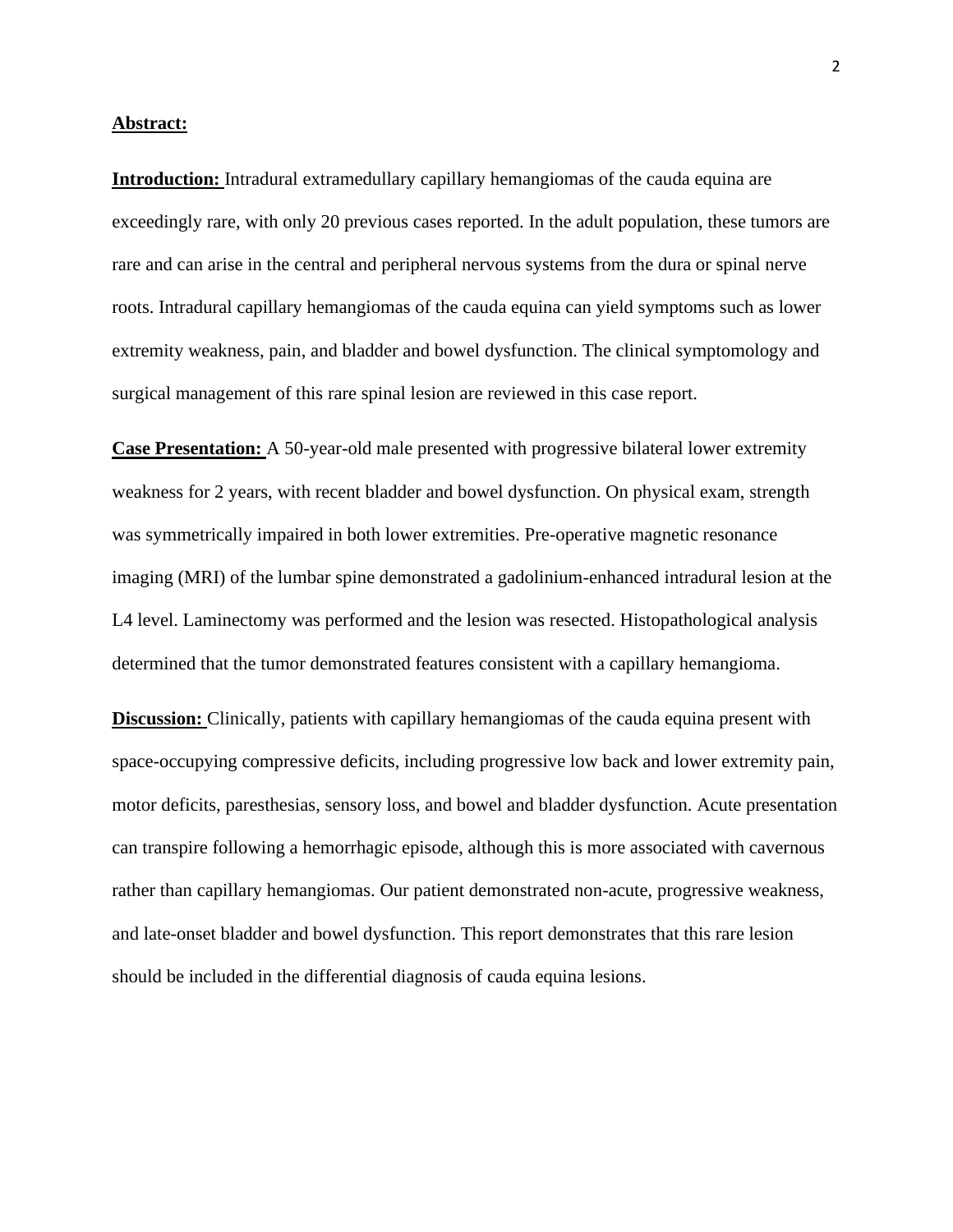#### **Introduction**

Capillary hemangiomas are benign tumors typically encountered as soft tissue or cutaneous lesions in the pediatric population [1]. In the adult population, these tumors are rare and can arise in the central and peripheral nervous systems from the dura or spinal nerve roots [1,2]. Intradural capillary hemangiomas of the spine can occur in the lower lumbar region, causing cauda equina syndrome symptoms such as lower extremity weakness, pain, and bladder and bowel dysfunction [3,4]. To date, less than 20 previous reports describing intradural capillary hemangiomas in the cauda equina have been reported (**Table.1**) [4-7]. The clinical symptomology and surgical management of this rare spinal lesion are reviewed in this case report.

### **Case Presentation**

A 50-year-old male presented with progressive bilateral lower extremity weakness for 2 years. He also reported that recently he had developed bladder and bowel dysfunction. His past medical history was relevant for peripheral neuropathy secondary to type 2 diabetes mellitus. On the physical exam, strength was symmetrically impaired in both lower extremities, particularly in the quadriceps (4/5), anterior tibialis (1/5), extensor hallucis longus (1/5), and gastrocnemius (3/5). Sensory examination demonstrated signs of diabetic neuropathy in all four extremities. Patellar and Achilles reflexes were diminished bilaterally at 1+ and 0, respectively. Pre-operative magnetic resonance imaging (MRI) of the lumbar spine demonstrated a gadolinium-enhanced intradural lesion of approximately 1cm at the L4 level, as well as short pedicles suggestive of congenital central stenosis at the L3-L5 levels (**Fig.1**).

A L3-L5 laminectomy was performed, and after the thecal sac was opened, an ovoid intradural lesion was identified. Following meticulous arachnoid dissection, the cauda equina was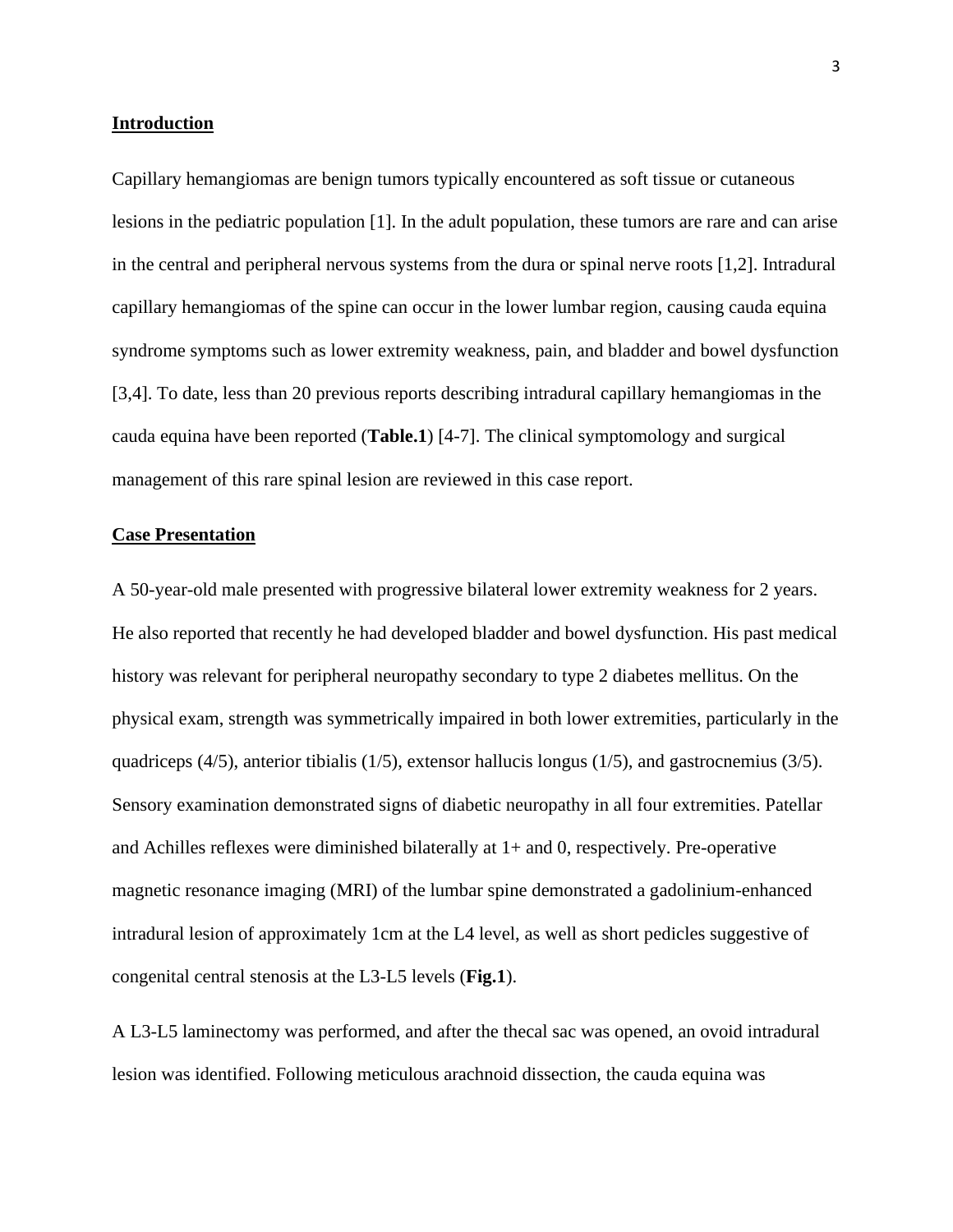separated from the tumor, except for a nerve root that could be seen entering and exiting the lesion. Intraoperative neurophysiological monitoring (IONM) was performed with somatosensory evoked potentials (SSEPs) and electromyography (EMG), and stimulation of the tumor capsule elicited a response in the anterior tibialis, gastrocnemius, and sacral rootlets.The area with the least conductivity in those groups was opened. The great majority of the lesion was resected. Only the fibrotic capsule, which had the neural tissue along its course, was left behind, and there was no change in IONM signals.

The tumor demonstrated features consistent with a capillary hemangioma, as it contained lobules consisting of small vessels lined by single layers of CD31 and ERG positive endothelial cells (**Fig.2**). Mitotic figures were not apparent. S-100 immunohistochemical staining of the tissue sample was also positive at the periphery of the tumor, demonstrating areas of adhesion to the adjacent peripheral nerve root. The patient was discharged on the  $5<sup>th</sup>$  postoperative day with bilateral improvement in the motor function (quadriceps (5/5), anterior tibialis (right: 2/5; left: 1/5), extensor hallucis longus (1/5), and gastrocnemius (4/5), as well as improvement in sensation in both the lower extremities.

#### **Discussion**

Vascular tumors represent 2-7% of intraspinal tumors [8]. Intradural extramedullary capillary hemangiomas of the cauda equina are exceedingly rare, with less than 20 previous cases reported. Of these reported cases, epidemiological findings demonstrate that the highest frequency of tumor occurrence is in males between the age of 40 to 60 [4]. Intradural capillary hemangiomas can arise from the inner surface of the dura, the pia, or from the vasculature of the nerve roots [8].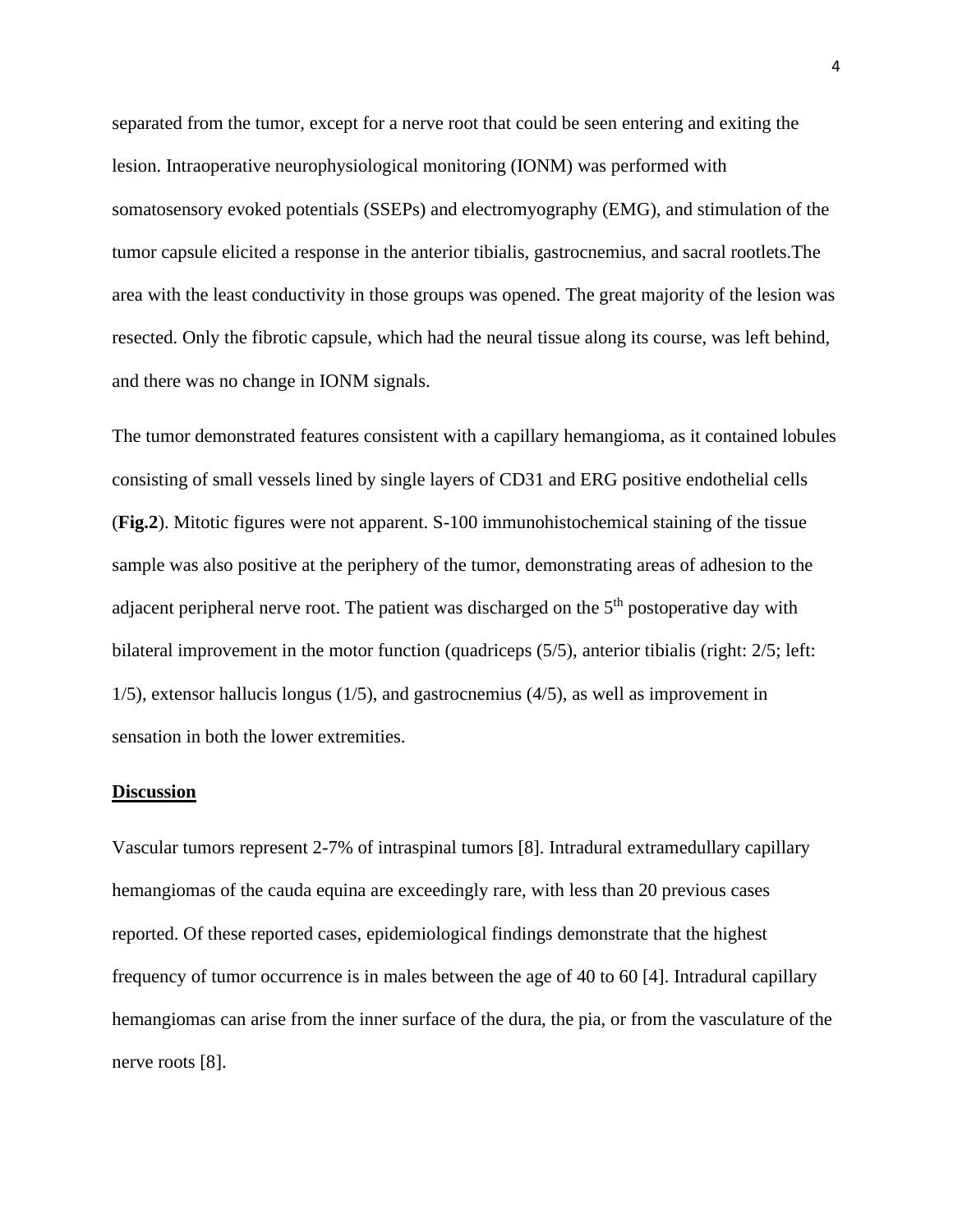Clinically, patients with capillary hemangiomas of the cauda equina present with spaceoccupying compressive deficits, including progressive low back and lower extremity pain, motor deficits, paresthesias, sensory loss, and bowel and bladder dysfunction [7]. Acute presentation can transpire following a hemorrhagic episode, although this is more associated with cavernous rather than capillary hemangiomas [1,8]. If possible, early resection is recommended due to the risk of hemorrhagic conversion, causing rapid neurological deterioration [4]. Our patient demonstrated non-acute, progressive weakness, and late-onset bladder and bowel dysfunction consistent with typical findings of the cauda equina lesions. The bilateral weakness that our patient demonstrated was most likely due to the compounding effects that the space occupying tumor had on the patient's history of lumbar stenosis.

Management is through surgical resection of the tumor, with full or partial resection being determined by the degree of nerve root involvement. Slight worsening of neurological status has been documented immediately after surgery due to surgical manipulation of the cord. Long-term neurological improvement is typically observed post-operatively, as symptoms usually stem from mass effect alone due to the tumor's non-infiltrative nature [4,8]. If partial resection is performed, patient follow-up is important to monitor recurrence. In our case, total resection was achieved, and neurological improvement was seen on the  $5<sup>th</sup>$  post-operative day.

Histopathological findings demonstrate lobules with capillary-sized vessels lined with flattened endothelium. The lesions are typically surrounded by a fibrous capsule. The tumor cells stain strongly for endothelial markers such as CD31, CD34, and ERG, and can stain positive for neuron-specific enolase and S-100 as well [8]. On MRI, capillary hemangiomas characteristically show homogeneous hyperintensity post-gadolinium administration, although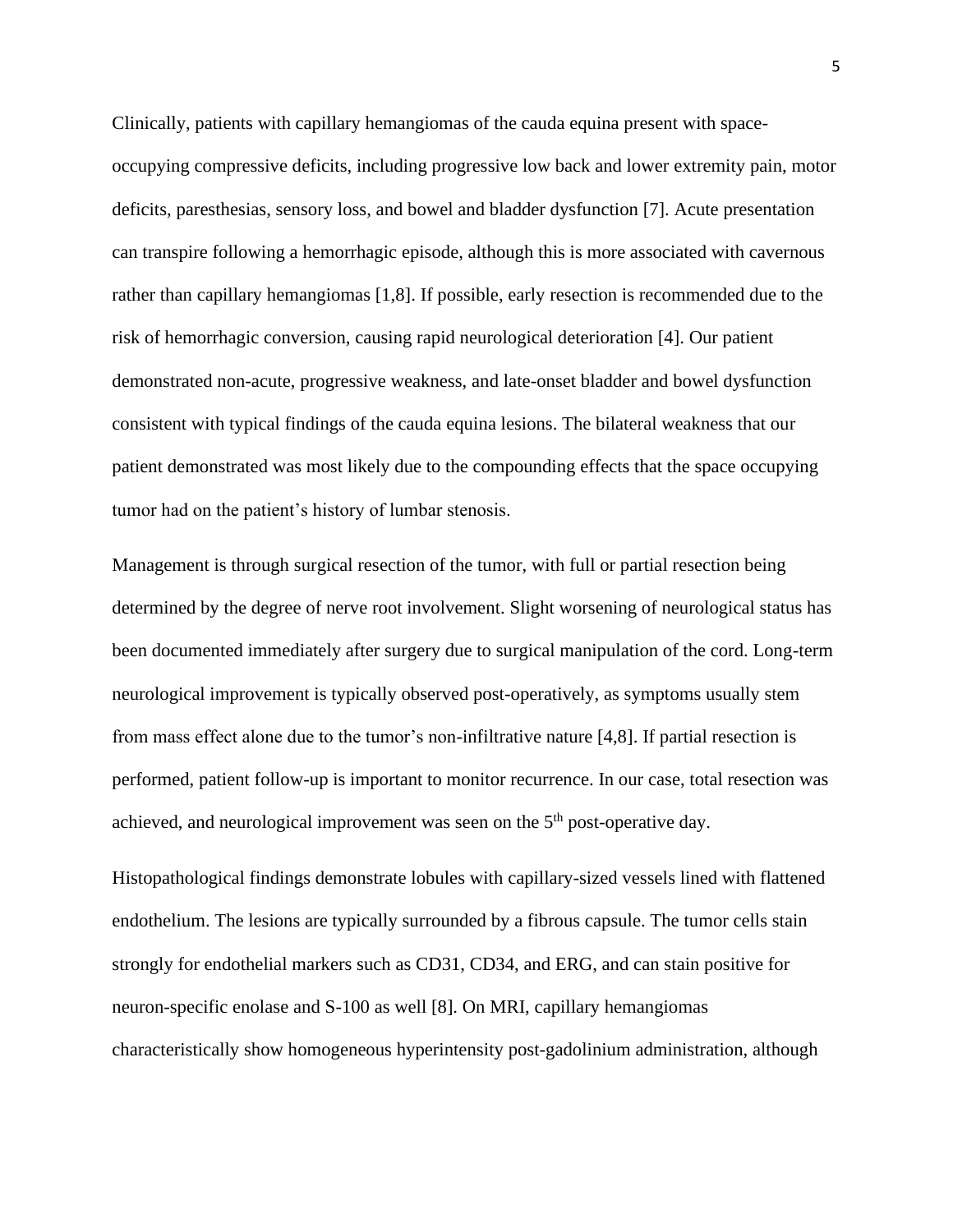this finding is not specific, which makes histopathological analysis critical to definitive diagnosis [1,4].

In conclusion, there are limited descriptions of intradural extramedullary capillary hemangiomas of the cauda equina in documented literature. This report demonstrates the clinical presentation, as well as the surgical management, and remarks that this rare lesion should be included in the differential diagnosis of cauda equina lesions.

Acknowledgements: None.

COI: The authors declare that they have no conflict of interest.

Funding: None.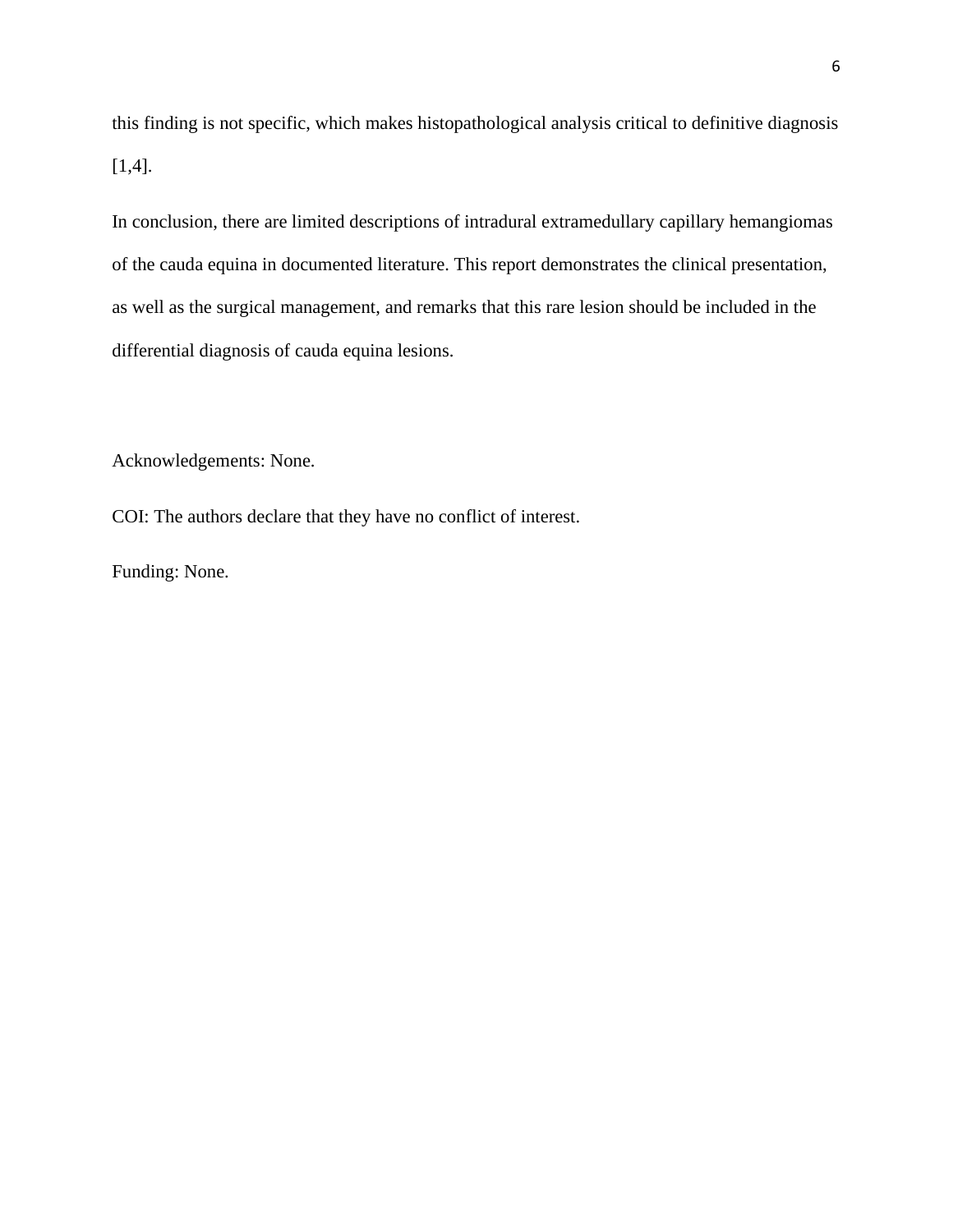### References:

- 1. Roncaroli F, Scheithauer BW, Krauss WE. Capillary hemangioma of the spinal cord: Report of four cases. *J Neurosurg Spine.* 2000; 93: 148–151.
- 2. Mastronardi L, Guiducci A, Frondizi D, Carletti S, Spera C, Maira G. Intraneural capillary hemangioma of the cauda equina. *Eur Spine J.* 1997; 6: 278–280.
- 3. Roncaroli F, Scheithauer BW, Krauss WE. Hemangioma of spinal nerve root. *J Neurosurg Spine.* 1999; 91: 175–180.
- 4. Liu J, Kim K, Lee-Way J, Lee DJ. Intradural extramedullary capillary hemangioma of the cauda equina: Case report and literature review. *Surg Neurol Int.* 2015; 6: 127.
- 5. Fish C, Sy J, Wong JH-Y. Capillary Hemangioma of the Cauda Equina with High Mitotic Activity: Case Report and Review of the Literature. 2019;4(1):3.
- 6. Pignotti F, Coli A, Fernandez E, Montano N. Capillary hemangioma of the cauda equina. Surg Neurol Int. 2015;6. doi:10.4103/2152-7806.162551
- 7. Unnithan AKA, Joseph TP, Gautam A, Shymole V. Case report of lumbar intradural capillary hemangioma. *Surg Neurol Int.* 2016; 7: S139–S141.
- 8. Miri SM, Habibi Z, Hashemi M, Meybodi A, Tabatabai SA. Capillary hemangioma of cauda equina: a case report. *Cases J.* 2009; 2: 80.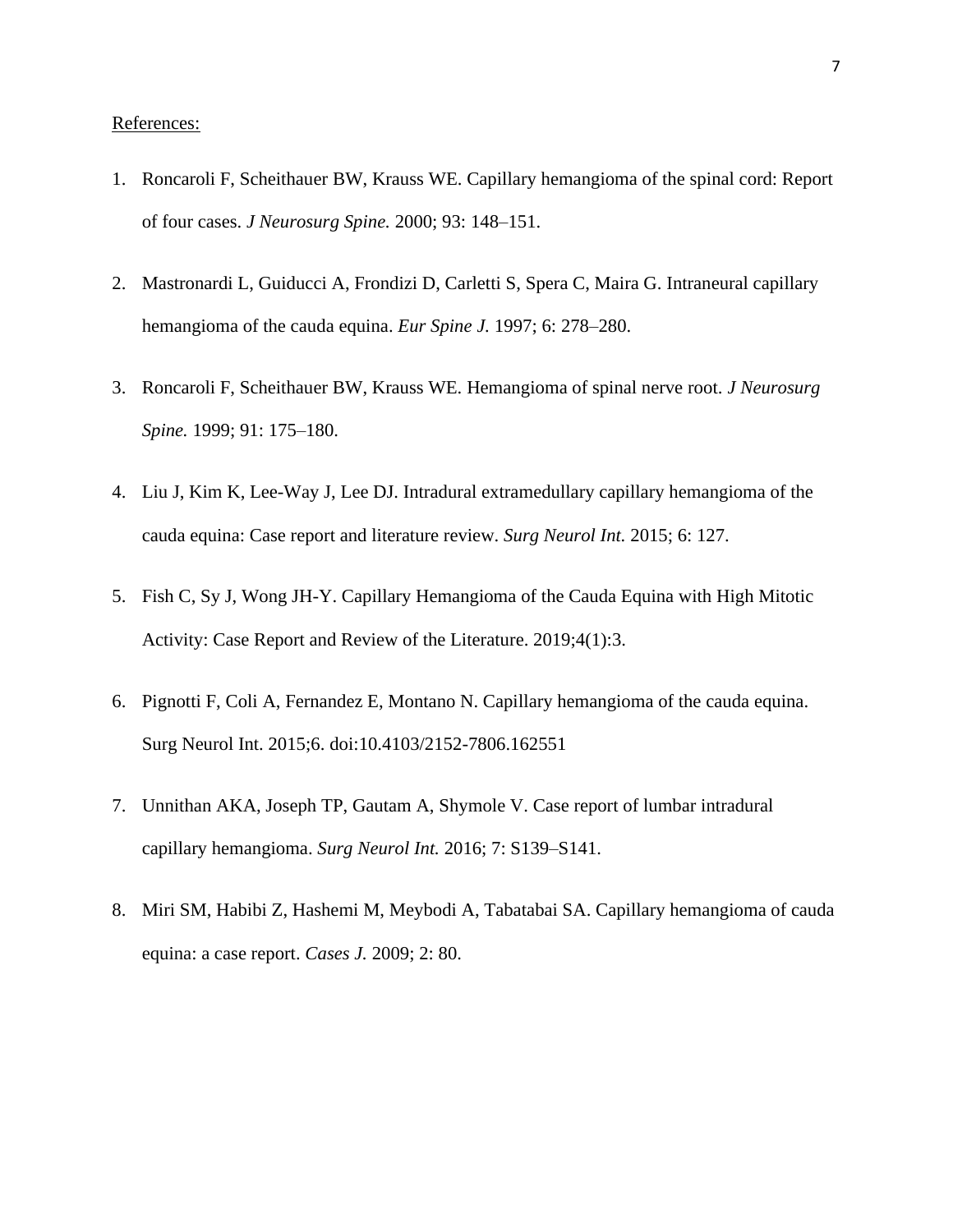| <b>Author and Year</b>   | <b>Number of</b> | Gender, Age            | <b>Level</b>          |
|--------------------------|------------------|------------------------|-----------------------|
|                          | <b>Cases</b>     |                        |                       |
| Mastronardi et al., 1997 |                  | M, 41                  | L <sub>5</sub>        |
| Zander et al., 1998      |                  | F, 51                  | $L4-5$                |
| Holtzman et al., 1999    |                  | F, 56                  | L4                    |
| Roncaroli et al., 1999   | 8                | Not reported, range of | Cauda equina          |
|                          |                  | $40 - 62$              | (levels not reported) |
| Roncaroli et al., 2000   | 1                | M, 74                  | $L2-3$                |
| Ghazi et al., 2006       |                  | M, 42                  | $L3-4$                |
| Ganapathy et al., 2008   |                  | M, 17                  | $L2-3$                |
| Miri et al., 2009        |                  | M, 20                  | L <sub>3</sub>        |
| Jin et al., 2015         |                  | M, 53                  | $L3-4$                |
| Pignotti et al., 2015    |                  | F, 45                  | L2                    |
| Unnithan et al., 2016    |                  | F, 54                  | $L4-5$                |
| Fish et al., 2019        |                  | F, 27                  | $L4-5$                |
| Present case             |                  | M, 50                  | L4                    |

**Table 1:** Reported cases of capillary hemangiomas of the cauda equina.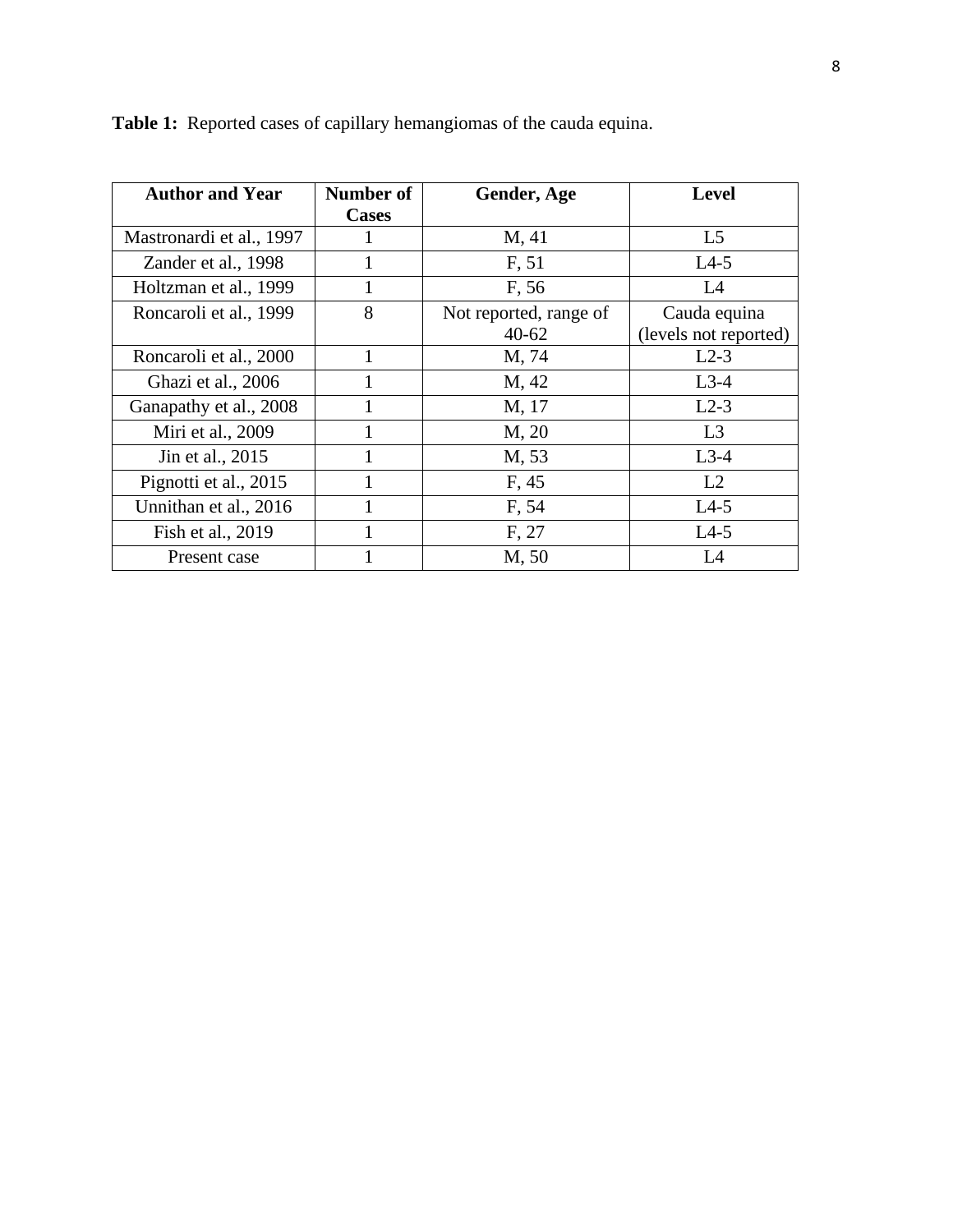

**Figure 1.** Pre-operative MRI demonstrating enhancement after gadolinium injection (B and E) and compression of the cauda equina at the level of L4 vertebral body. Sagittal (A) and axial (D) T1-weighted images pre-injection show an isointense signal. Sagittal (C) and axial (F) T2 weighted images pre-injection show hyperintense signal.